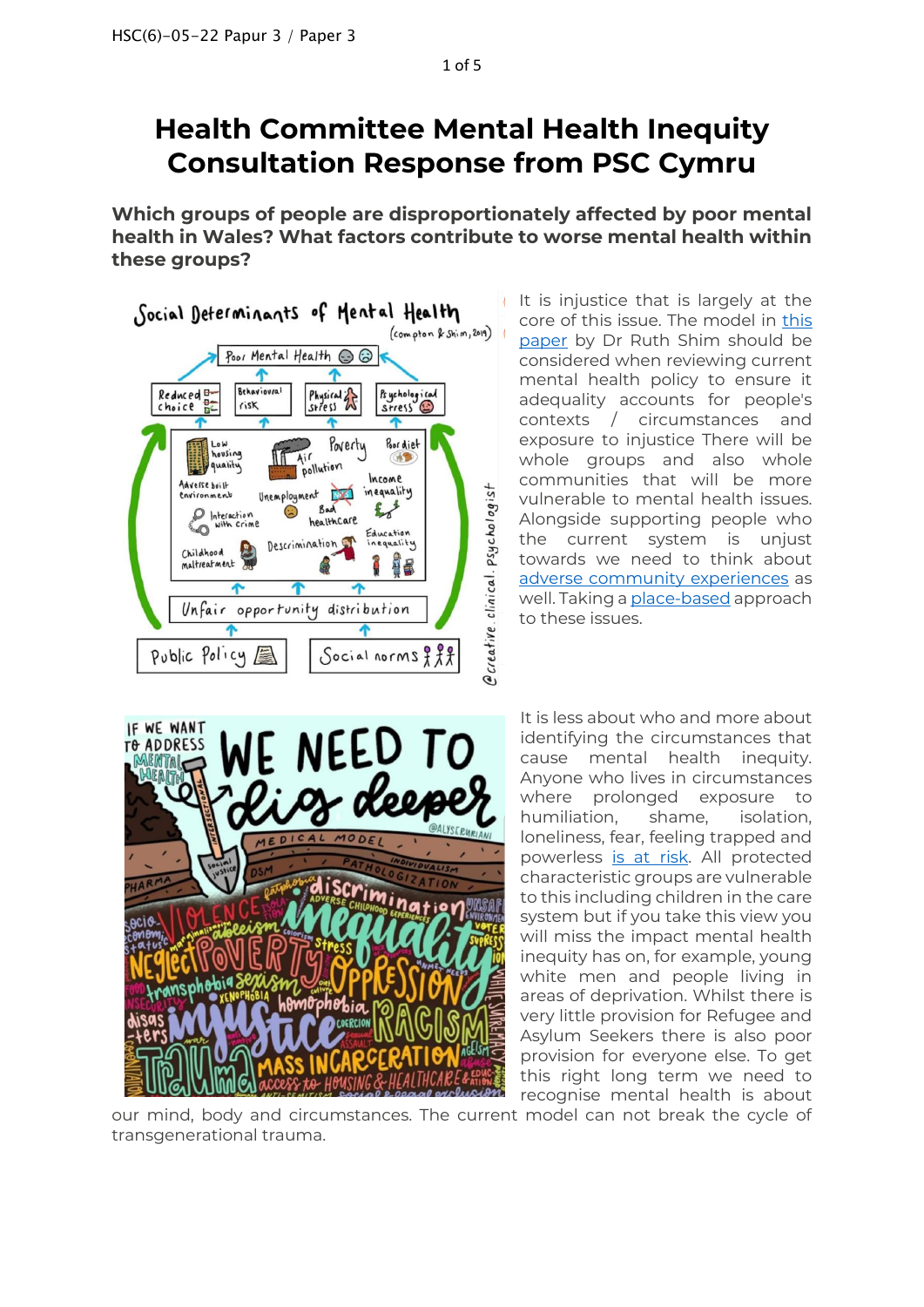

**For the groups identified, what are the barriers to accessing mental health services? How effectively can existing services meet their needs, and how could their experience of using mental health services be improved?**

## **AND**

**To what extent does Welsh Government policy recognise and address the mental health needs of these groups? Where are the policy gaps?**



The first thing to clarify is that we understand 'poor mental health', including 'mental illness' to be the result of unaddressed/unhealed adversity, distress and trauma (across a spectrum - [https://www.bps.org.uk/what](https://www.bps.org.uk/what-psychology/understanding-psychosis-and-schizophrenia)[psychology/understanding-psychosis-and](https://www.bps.org.uk/what-psychology/understanding-psychosis-and-schizophrenia)[schizophrenia\)](https://www.bps.org.uk/what-psychology/understanding-psychosis-and-schizophrenia).

The current system does not cater for the 'missing middle'. There are adult missing middle groups too that the current system excludes just like in children's services.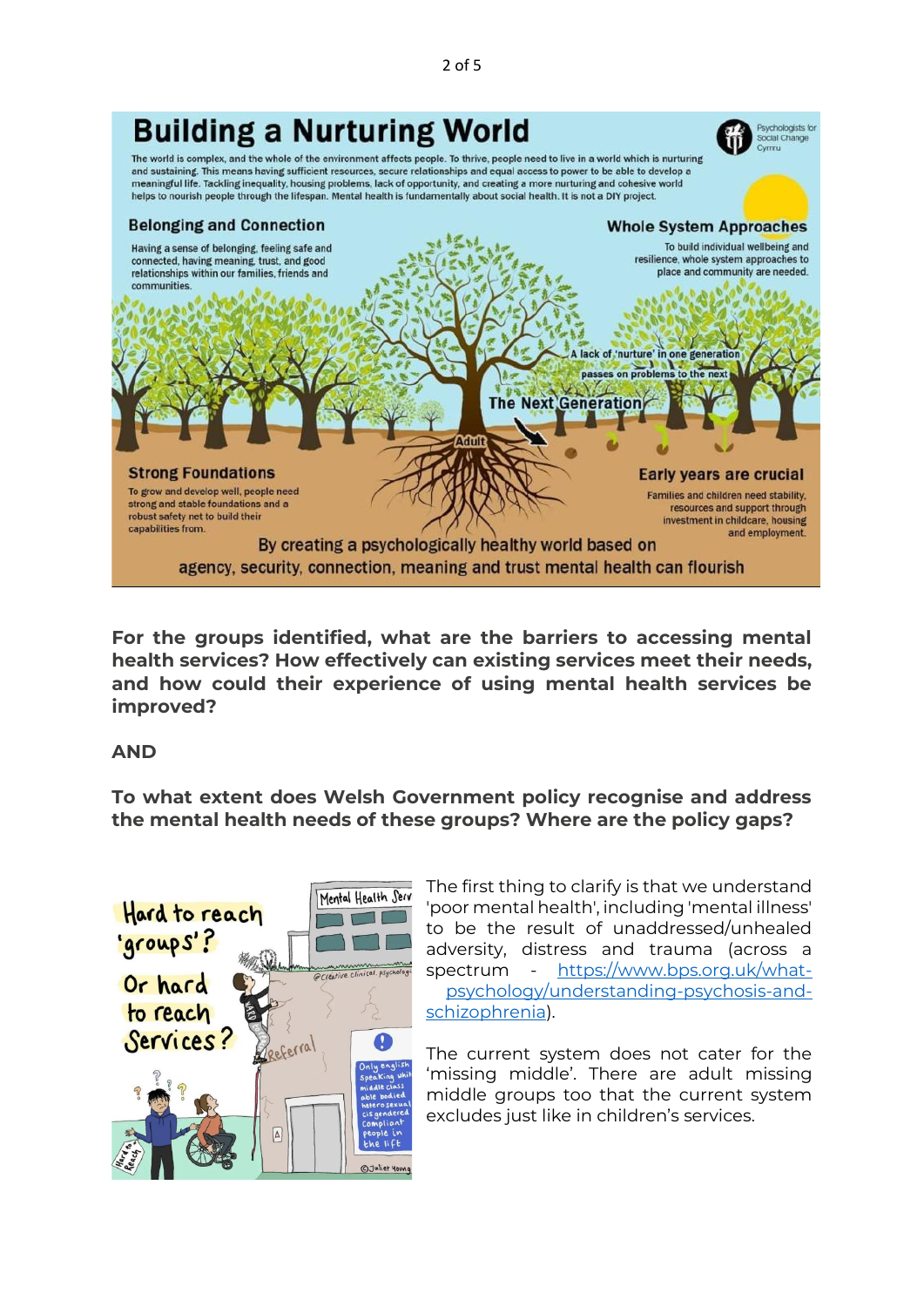Current policy and practise do not reflect a trauma based understanding. This perpetuates mental health inequity as obscures the necessary solutions from view. The use of the non-evidence based medical diagnostic system (the DSM/ICD) in mental health does not currently account for this adequately. The work by James Davies in his book Sedated which talks to the issues around long term medication use and disability as well as to problems with a medical rather than a holistic (mind body and circumstances) model on people's long term outcomes.

## **Limitations of diagnostic categories**

Whilst some trauma is represented under the term 'complex PTSD' the attached symptomatology is limited and cannot account for childhood neuro/developmental trauma or other chronic trauma exposures. It bars many people from accessing necessary support. There are a number of issues in children's services as well linked to inadequate diagnostic criteria. There is not clarity in CAMHS services whose business it is to address neuro developmental trauma. Meaning many issues go unaddressed resulting in knock on impact on numbers of people in the criminal justice system, homelessness, alcohol and drug use, domestic violence and unemployment etc.

Many of the diagnostic terms used, given their lack of evidence, are based on social views of the time. Many hold within them inherent discrimination. The term 'personality disorder' and its use against women is an example that Dr Jess Taylor speaks to in her new book Sexy but Psycho.

Without recognition of the impact of circumstances ( [https://www.who.int/mental\\_health/publications/gulbenkian\\_paper\\_social\\_deter](https://www.who.int/mental_health/publications/gulbenkian_paper_social_determinants_of_mental_health/en/) [minants\\_of\\_mental\\_health/en/](https://www.who.int/mental_health/publications/gulbenkian_paper_social_determinants_of_mental_health/en/) ) the system currently will always fall short of applying the necessary interventions at the right time. The trauma recovery model should also be consulted.<https://www.trmacademy.com/> - FACTS Bridgend NHS service.



The current system is therefore unable to make prudent use of resources. This means man people arrive to 'therapy' or mental health service unprepared to make best use of the support on offer. Dr Bruce Perry's neuro sequential model should be consulted for this and services should be reorganised around this model. His book with Oprah Winfrey has a number of recommendations about how to better embed support into communities.

The 6-8 session model does not allow for trust or regulation to occur. The lack of continuity and bridging of relationships between services means people lose their 'secure base' in this handover and often become dysregulated in this transition.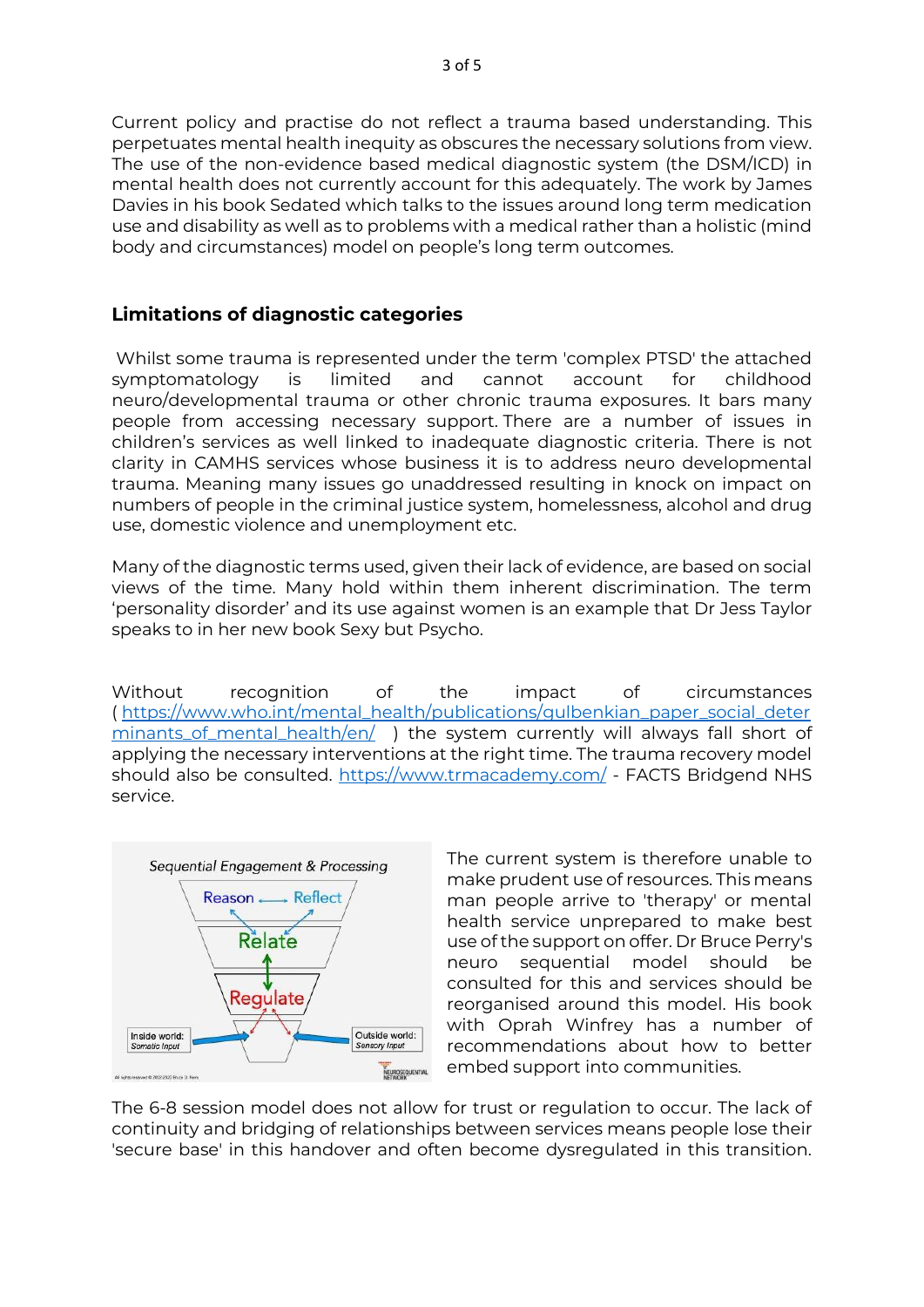Often many months if not years of work is lost here. This also causes people to bounce around the system needlessly.

## **What further action is needed, by whom/where, to improve mental health and outcomes for the groups of people identified and reduce mental health inequalities in Wales?**

## **A Psychosocially Informed Public 'Mental' Health response**

But more than this the advice of the UN sp. rapt. on mental health should be applied. The report said –

*"The urgent need for a shift in approach should prioritize policy innovation at the population level," he writes, "targeting social determinants and abandon the predominant medical model that seeks to cure individuals by targeting 'disorders.'"*

[https://www.madinamerica.com/2017/06/united-nations-report-calls-revolution](https://www.madinamerica.com/2017/06/united-nations-report-calls-revolution-mental-health-care/)[mental-health-care/](https://www.madinamerica.com/2017/06/united-nations-report-calls-revolution-mental-health-care/)

We need to stop just pulling people out of the river. Some of us need to go upstream and find out why they are falling in.



We need a public mental health response to address mental health inequity. The current system is not fit to do this but nor should we expect it to.

Following the Mind over Matter report this response should unlock expertise embedding the skills of applied practitioners such as [Neighbourhood Psychologists](https://www.bps.org.uk/sites/www.bps.org.uk/files/Policy/Policy%20-%20Files/Neighbourhood%20Community%20Psychologist.pdf) into communities. As per the work of Save the Children Cymru in Bettws, Newport (Early Learning Community).

## **Integrating Poverty and Mental Health Approaches in Prevention and Early Intervention**

Alongside this approach integrating poverty and mental health support will be key. For example, by embedding psychologist expertise within families first services as across the Gwent footprint. This allows both for the sharing of knowledge and practice but also bridging across sectors.